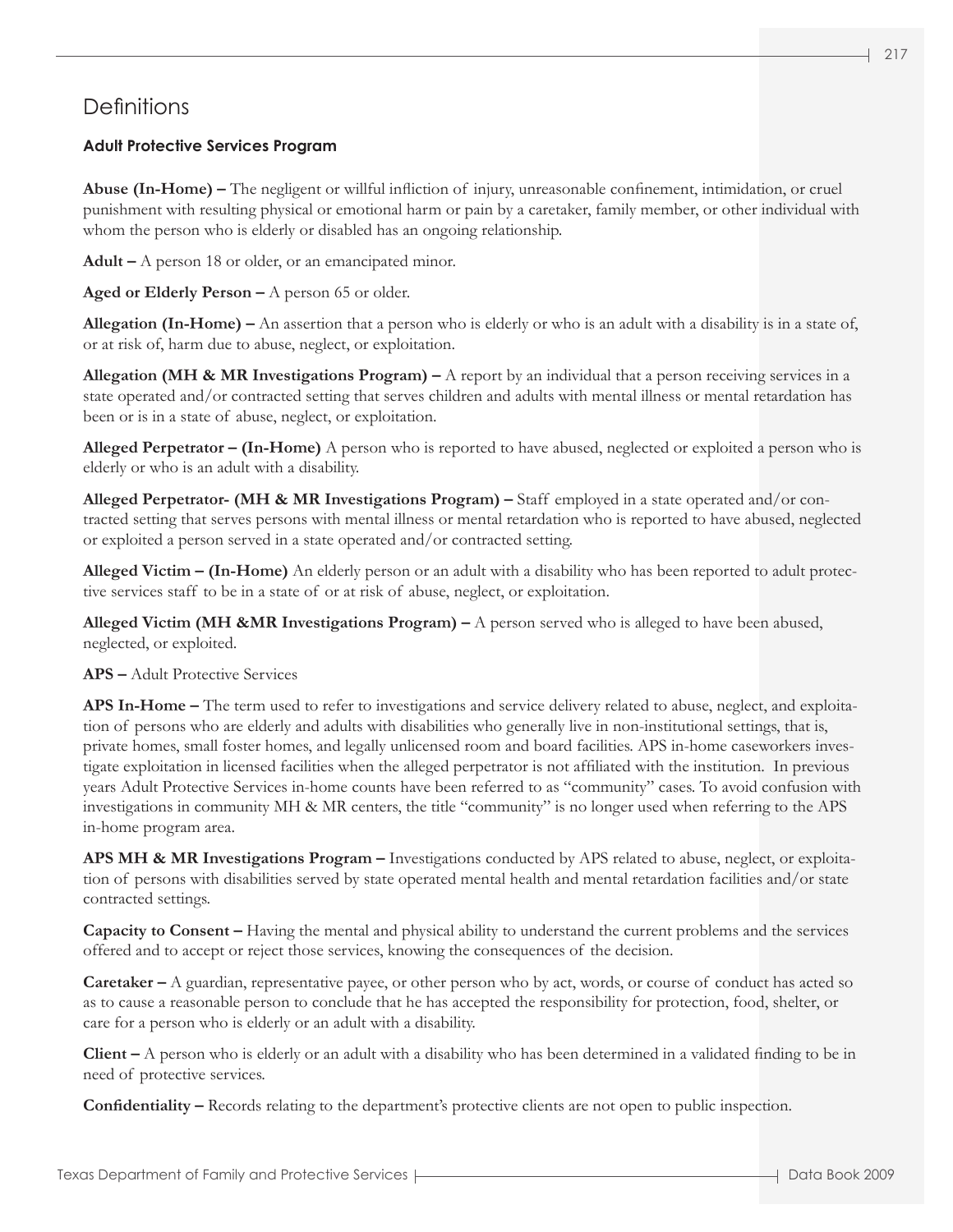**Confirmed (MH and MR Investigations) –** There is a preponderance of credible evidence to support that abuse, neglect, or exploitation occurred.

**Court-Authorized Entry –** To carry out an investigation of reported abuse, neglect, or exploitation, the court may authorize the department to enter the premises of an elderly or disabled person.

**Designated Perpetrator –** In-Home A person who has been determined in a validated finding to have abused, neglected or exploited a person who is elderly or who has a disability.

**Designated Perpetrator (MH & MR Investigations Program) –** Staff working in a state operated and/or contracted setting serving persons with mental illness or mental retardation who has been determined in a confirmed finding to have abused, neglected or exploited a person served in a state operated and/or contracted setting.

**Designated Victim –** An elderly person or an adult with a disability for which a finding of abuse, neglect, or exploitation by a caretaker has been validated.

**Designated Victim (MH & MR Investigations Program) –** A person served who has been abused, neglected, or exploited.

**Developmental Disability –** A severe, chronic disability of an individual that:

- results from a mental and/or physical impairment;
- begins before age 22;
- is likely to be life-long;
- results in major limitations in three or more areas of everyday functioning (self-care, receptive and expressive language, learning, mobility, self-direction, capacity for independent living, and economic self-sufficiency); and
- reflects the individual's need for special services that are individually planned and coordinated.

**Disabled Person –** A person with a physical, mental, or developmental disability that substantially impairs the person's ability to provide adequately for the person's care or protection and who is 18 years of age or older or under 18 years of age and who has had the disabilities of minority removed.

**Emergency Client Services (ECS) –** Emergency client services provided in accordance with §48.002(5) of the Human Resources Code, including, but not limited to, emergency shelter, medical and psychiatric assessments, in-home care, residential care, heavy housecleaning, minor home repairs, money management, transportation, emergency food, medication, and other supplies. Specific emergency client services are only available in a community if those specific services are not available through other state and local resources. To be eligible for emergency client services, a person who is elderly or an adult with disabilities must be receiving Adult Protective Services ??? from the Texas Department of Family and Protective Services in accordance with §§48.002(5) and 48.021(a) of the Human Resources Code and have a service plan that has been developed by the department under these sections and that indicates that emergency client services are needed to remedy abuse, neglect, or exploitation. All other available resources must be used where feasible before emergency client services are initiated.

**Emancipated Minor –** A person under age 18 who has the power and capacity of an adult. This includes a minor who has had the disabilities of minority removed by a court of law or a minor who, with or without parental consent, has been married.

**Emotional or Verbal Abuse (In-Home) –** Any use of verbal communication or other behavior to humiliate, intimidate, vilify, degrade, or threaten with harm.

**Emotional or Verbal Abuse (MH & MR Investigations Program) –** Any act or use of verbal or other communication, including gestures to curse, vilify or degrade a person served by a MH & MR facility or program, or threaten a person served with physical or emotional harm. The act or communication must result in observable distress or harm to the person served by a MH & MR facility or program, or be of such nature that a reasonable person would consider it harmful or causing distress.

218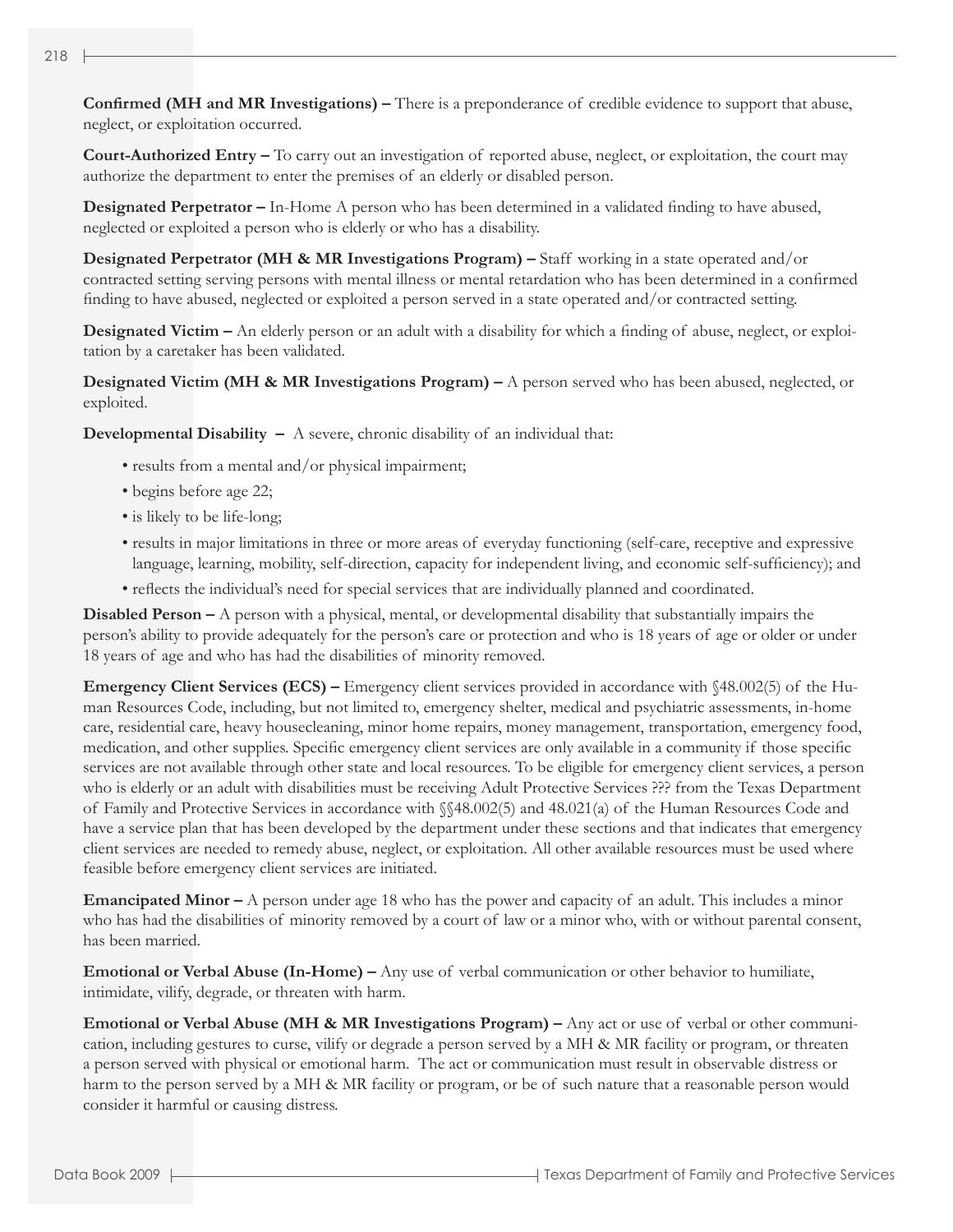**Exploitation (In-Home) –** The illegal or improper act or process of a caretaker, family member, or other individual who has an ongoing relationship with a person who is elderly or disabled using the resources of the person who is elderly or disabled for monetary or personal benefit, profit, or gain without the informed consent of the person who is elderly or disabled.

**Exploitation (MH & MR Investigations Program) –** The illegal or improper act or process of using a person served by a MH & MR facility or program or the resources of a person served by a MH & MR facility or program for monetary or personal benefit, profit, or gain when the alleged perpetrator is an employee, agent, or contractor.

**False Reports –** A person commits an offense if the person knowingly or intentionally reports information that the person knows is false or lacks factual foundation. Such an offense is a Class B misdemeanor.

**Immunity –** A person filing a report, participating in an investigation, testifying, or participating in any judicial proceeding arising from a petition, report, or investigation is immune from civil or criminal liability. A person, including an authorized department volunteer, medical personnel, or law enforcement officer, who participates in an investigation or the provision of services is also immune as long as the person is acting in good faith.

**Incapacitated Person –** An adult individual who, because of a physical or mental condition is substantially unable to provide food, clothing, or shelter for himself or herself, to care for the individual's own physical health, or to manage the individual's own financial affairs; a missing person; or a person who must have a guardian appointed to receive funds due the person from any governmental source. (A minor is also a legally incapacitated person.)

**Incidence of Maltreatment –** Ratio of the number of confirmed APS in-home cases in a geographic area to the total population in that area of persons who are elderly and persons who have disabilities.

**Inconclusive (MH and MR Investigations) –** There is not a preponderance of credible evidence to indicate that abuse, neglect, or exploitation did or did not occur due to lack of witnesses or other available evidence.

**Information Management Protecting Adults and Children in Texas (IMPACT) –** The browser-based software application by which Adult Protective Services (APS) and Child Protective Services (CPS) staff document cases.

**Intake Priorities (In-Home) –** In establishing priorities, the department defines the time frames for beginning an investigation and for conducting a face-to-face interview with the alleged victim. Adult protective services priorities are based on the degree of severity and immediacy of the alleged harm to the individual.

**Priority I** – APS reports that allege the victim is in a state of serious harm or is in danger of death from abuse or neglect. The caseworker must attempt a face-to-face visit with the alleged victim within 24 hours of the department's receipt of a Priority I report, which may include, but is not limited to, the following:

- 1. Serious injuries. Examples: spinal injury, fractured ribs puncturing lung, head injury, severe burns, broken hip, internal injuries.
- 2. Lack of life-sustaining medication.
- 3. Serious threats by caretaker to harm or kill alleged victim.
- 4. Lack of basic physical necessities severe enough to result in freezing, starvation, or dehydration.
- 5. Need for immediate medical attention to treat conditions that could result in irreversible physical harm, e.g., unconsciousness, acute pain, severe respiratory distress, gangrene, hemorrhaging, severe malnutrition.
- 6. Suicide threats or attempts unless there is clearly no immediate danger to the alleged victim.
- 7. Sexual abuse when there is danger of repeated abuse.

8. No caretaker is available; the alleged victim is unable to perform critical personal care activities, and his needs cannot be met by community care services.

**Priority II** – APS reports that allege the victim is abused, neglected, or exploited and, as a result, is at risk of serious harm. The caseworker must attempt a face-to-face visit with the alleged victim within three calendar days of the department's receipt of a Priority II report. For example, if the intake was received on 9-01, the caseworker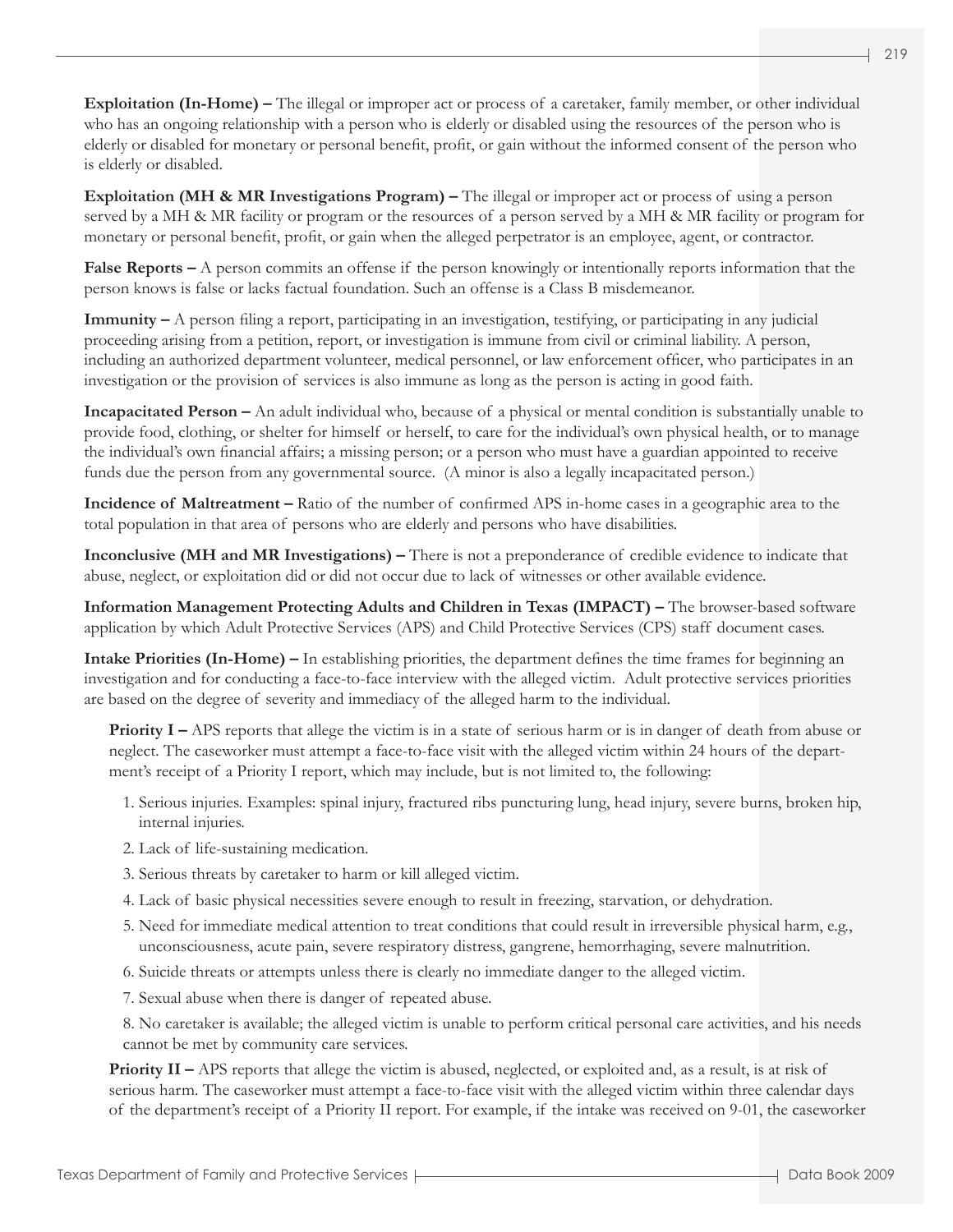- 1. Critical need for mental health or medical treatment. Examples: suicidal but no immediate danger, overly aggressive behavior, open bedsores or other open wounds, malnutrition, sprains, fractures, or disease or illness of an acute nature.
- 2. Falling or being pushed, hit, or scratched, which is reported to have resulted in bruises, other injuries, or severe mental anguish.
- 3. Inadequate attention to physical needs. Examples: insufficient food or medicine.
- 4. Illegal or improper use of alleged victim's income or resources to the degree that alleged victim is unable to meet basic subsistence needs or is threatened with substantial loss of income or resources.
- 5. Unreasonable confinement.
- 6. Sexual abuse of the alleged victim by the caretaker, but clearly no immediate danger of repeated abuse.
- 7. Caretaker has threatened physical violence that would cause harm to the alleged victim.
- 8. Living conditions that pose a serious health or safety hazard. Examples: fecal contamination, dead animals, major structural damage to shelter.
- 9. Imminent eviction from a nursing home because the alleged victim's representative has failed to use the alleged victim's income to pay for his care.
- 10. Threatened loss of caretaker when the alleged victim is dependent for basic needs.

**Priority III** – Consists of all other APS reports that allege the victim is in a state of abuse or neglect. The caseworker must attempt a face-to-face visit with the alleged victim within seven calendar days of the department's receipt of a Priority III report. For example, if the intake was received on September 1, the caseworker must attempt a face-to-face visit on or before September 8. Priority III reports may include, but are not limited to, the following:

- 1. Verbal or emotional abuse. Examples: harassment, cursing, degrading remarks, intimidation.
- 2. Marginal care or threatened withdrawal of care by caretaker when the alleged victim needs some assistance with his basic activities of daily living.
- 3. Falling or being pushed, hit, or scratched when such actions are not reported to result in bruises, other injuries, or severe mental anguish.
- 4. Need for mental health or medical treatment that is not urgent. Examples: mild depression, delusional thinking that is not dangerous to the alleged victim or others, poor nutrition, or disease or illness that is not acute.

**Priority IV – APS** reports that allege exploitation when there is no danger of imminent impoverishment or deprivation of basic needs. The caseworker must attempt a face-to-face visit with the alleged victim within 14 calendar days from the date the department receives a Priority IV report. For example, if the intake was received on September 1, the caseworker must attempt a face-to-face visit on or before September 15. Priority IV reports may include, but are not limited to, the following:

- 1. Lack of appropriate contribution to food and shelter expenses by household members.
- 2. Misuse of a nursing home resident's personal needs allowance by someone who is not affiliated with the nursing home. (If the alleged perpetrator is an employee of the nursing home, refer to the Texas Department of Aging and Disability Services.)
- 3. Improper use of income or resources but the alleged victim's needs are still met.
- 4. Exploitation that is not ongoing and is not likely to recur.

## **Intake Priorities for MH & MR Investigations Program –**

**Priority I** – Priority I reports have a serious risk that a delay in the investigation will impede the collection of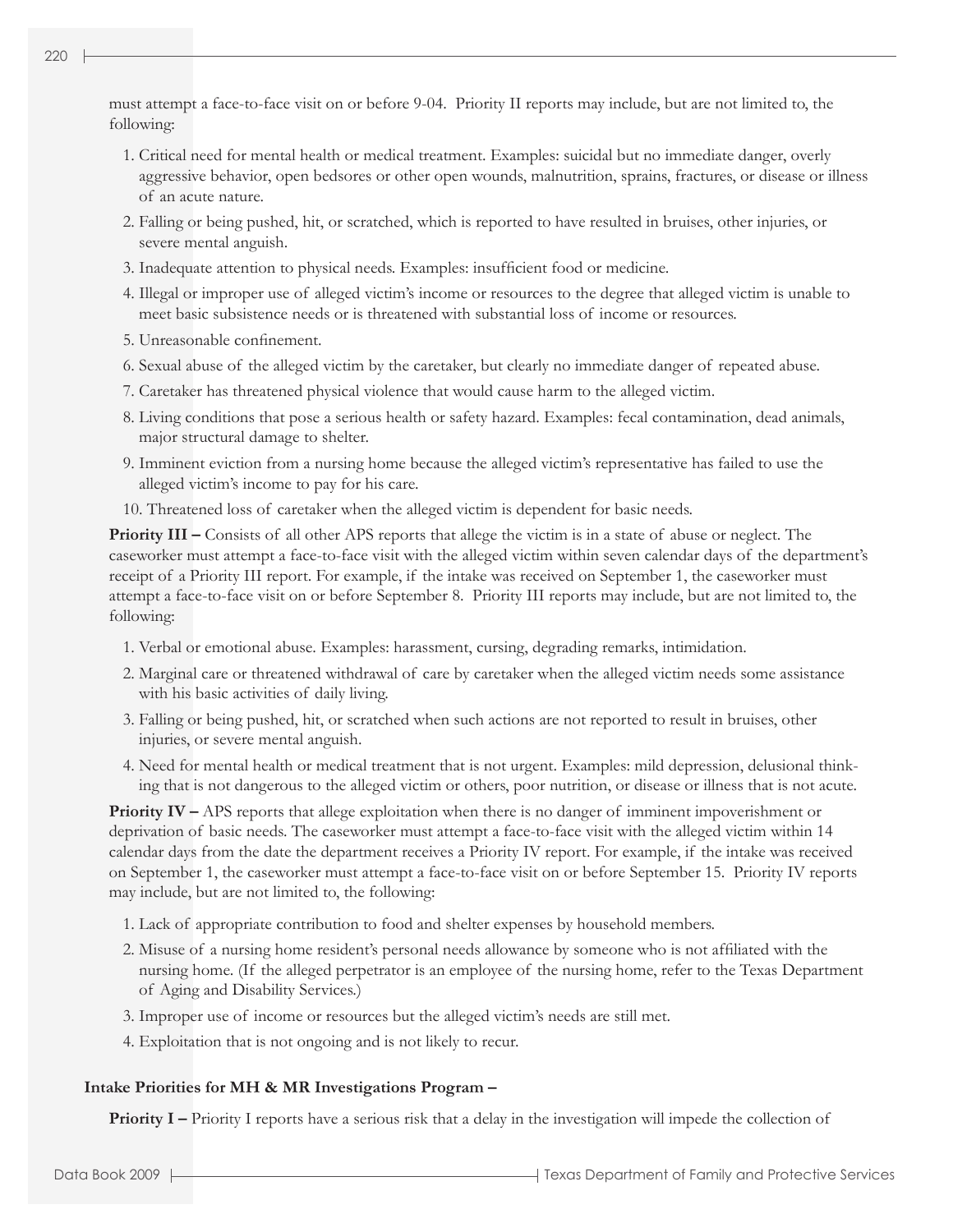evidence, or allege that the victim has been subjected to maltreatment by an act or omission that caused or may have caused serious physical or emotional harm. Priority I reports include, but are not limited to: death, sexual abuse, serious physical abuse injury, serious verbal or emotional abuse, or incitement to harm self or others. The investigator must attempt a face-to-face contact with the alleged victim within 24 hours of receipt of the report by the department.

**Priority II** – Priority II reports have some risk that a delay in investigation will impede the collection of evidence, or allege that the victim has been subjected to a maltreatment by act or omission that caused or may have caused non-serious physical injury, or emotional harm not included in Priority I. Priority II reports include, but are not limited to, the following: non-serious physical injury, non-serious verbal/emotional abuse, and/or exploitation. The investigator must attempt a face-to-face contact with the alleged victim within three calendar days of receipt of the report by the department.

 **Priority III –** Priority III reports allege maltreatment that would otherwise be classified as Priority I or II but the alleged incident occurred more than 30 days prior to the date of the report and there is no known or perceived risk. The investigator must attempt a face-to-face contact with the alleged victim within seven calendar days of receipt of the report by the department.

**Institution –** An establishment that furnishes, in one or more facilities, food and shelter to four or more persons who are unrelated to the proprietor of the establishment and provides minor treatment under the direction and supervision of a physician licensed by the Texas State Board of Medical Examiners, or other services that meet some need beyond the basic provision of food, shelter, and laundry.

**Invalid (In-Home)-** An invalid finding, based on the standard of preponderance of the evidence, means it is more likely than not that the abuse, neglect or exploitation did not occur.

**Least Restrictive Alternative –** An action or service that protects a client while allowing personal autonomy to the fullest degree possible.

**MH & MR Facilities –** State schools, state hospitals, and state centers.

**MH & MR Non-Institutional Settings-** Home and Community-Based Waiver (HCS-W) services, Texas Home Living Waiver program and Community MH & MR Centers. Community Centers may contract to provide a number of services including Intermediate Care for Persons with Mental Retardation (ICF-MR), home and community-based services (HCS) and adult day programs.

**Neglect (In-Home) –** The failure to provide for one's self the goods or services, including medical services, which are necessary to avoid physical or emotional harm or pain or the failure of a caretaker to provide the goods or services.

**Neglect (MH & MR Investigations Program) –** When the alleged perpetrator is a mental health or mental retardation employee, agent, or contractor, neglect is defined as a negligent act or omission by any individual responsible for providing services to a person served by a MH & MR facility or program, which caused or may have caused physical or emotional injury or death to a person served or which placed a person served at risk of physical or emotional injury or death. Neglect includes, but is not limited to, the failure to:

- 1. establish or carry out an appropriate individual program plan or treatment plan for a person served, if such failure results in a specific incident or allegation involving a person served by a MH & MR facility or program;
- 2. provide adequate nutrition, clothing, or health care to a specific person served in a residential or inpatient program; or
- 3. provide a safe environment for a specific person served, including the failure to maintain adequate numbers of appropriately trained staff if such failure results in a specific incident or allegation involving a person served by a MH & MR facility or program.

**Objection to Medical Treatment -** Medical treatment may not be ordered for clients who object to treatment on religious grounds.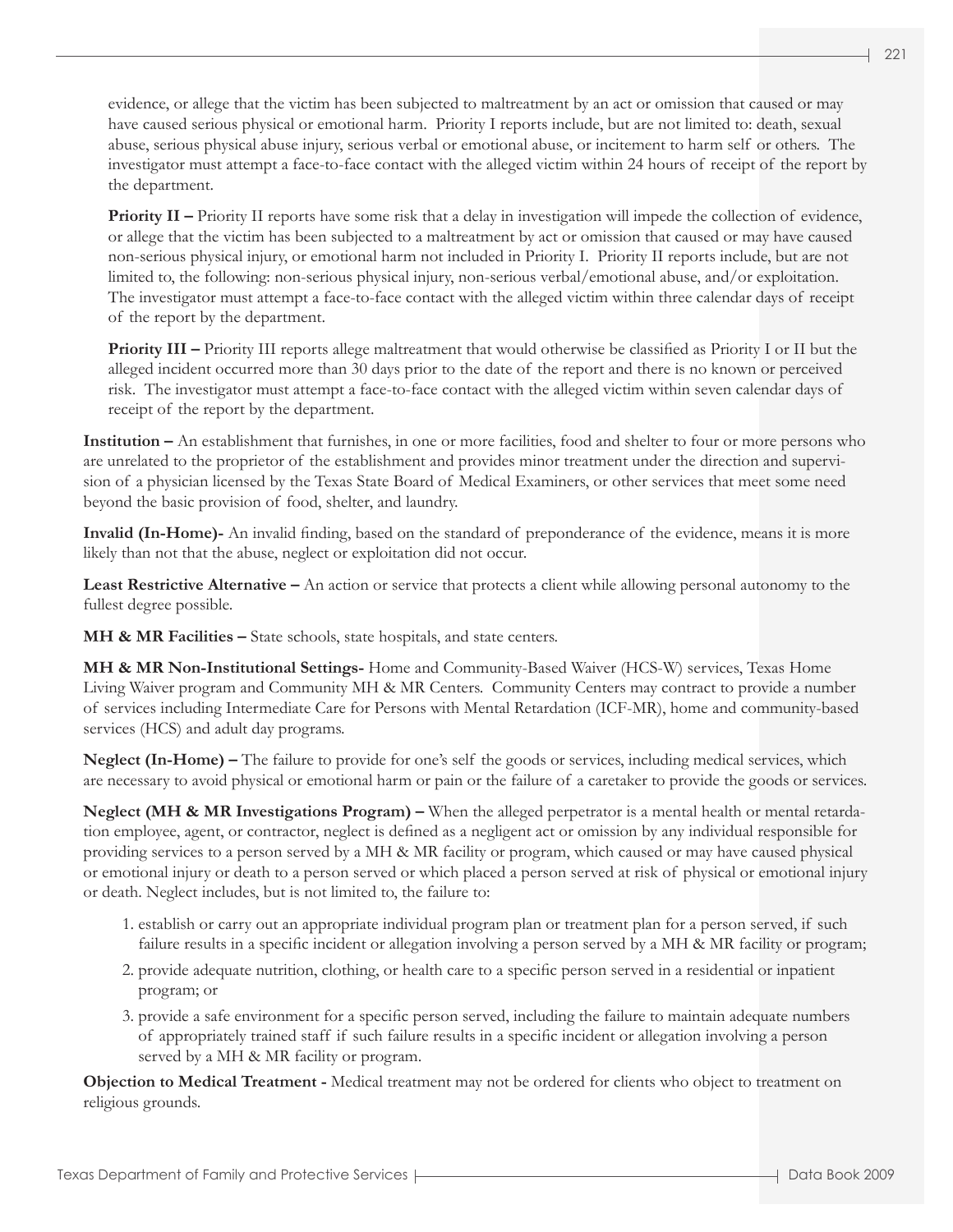**Physical Abuse (MH & MR Investigations Program) -** When the alleged perpetrator is an employee, agent, or contractor, physical abuse is defined as:

- 1. an act or failure to act performed knowingly, recklessly, or intentionally, including incitement to act, which caused or may have caused physical injury or death to a person served;
- 2. an act of inappropriate or excessive force or corporal punishment, regardless of whether the act results in a physical injury to a person served; or
- 3. the use of chemical or bodily restraints on a person served not in compliance with federal and state laws and regulations.

**Protective Services –** The services furnished by the department or by a protective services agency to a person who is elderly or who has a disability and has been determined to be in a state of abuse, exploitation, or neglect. These services may include social casework, case management, and arranging for psychiatric and health evaluation, home care, day care, social services, health care, and other services consistent with chapter 48 of the Human Resource Code. Protective services are provided in In-Home cases and to recipients of HCSW services.

**Reporter –** A person who makes a referral to adult protective services staff about a situation of alleged abuse, neglect, or exploitation of a person who is elderly or has a disability.

**Sexual Abuse (In-Home) –** Any involuntary or non-consensual sexual conduct including conduct that would constitute an offense under Section 21.08, Penal Code, or Chapter 22, Penal Code.

**Sexual Abuse (MH & MR Investigations Program) -** any sexual activity, by a mental health or mental retardation employee, agent, or contractor, including but not limited to:

- 1. kissing a person served with sexual intent;
- 2. hugging a person served with sexual intent;
- 3. stroking a person served with sexual intent;
- 4. fondling a person served with sexual intent;
- 5. engaging in with a person served:
	- sexual conduct as defined in the Texas Penal Code, §43.01; or
	- any activity that is obscene as defined in the Texas Penal Code, §43.21;
- 6. requesting, soliciting, or compelling a person served to engage in:
	- sexual conduct as defined in the Texas Penal Code, §43.01; or
	- any activity that is obscene as defined in the Texas Penal Code, §43.21;
- 7. in the presence of a person served:
	- engaging in or displaying any activity that is obscene, as defined in the Texas Penal Code §43.21; or
	- requesting, soliciting, or compelling another person to engage in any activity that is obscene, as defined in the Texas Penal Code §43.21;
- 8. committing sexual exploitation as defined in §711.15 of this title (relating to "How is sexual exploitation defined?") against a person served;
- 9. committing sexual assault as defined in the Texas Penal Code §22.011, against a person served;
- 10. committing aggravated sexual assault as defined in the Texas Penal Code, §22.021, against a person served; and
- 11. causing, permitting, encouraging, engaging in, or allowing the photographing, filming, videotaping, or depicting of a person served if the employee, agent, or contractor knew or should have known that the resulting photograph, film, videotape, or depiction of the person served is obscene as defined in the Texas Penal Code, §43.21, or is pornographic.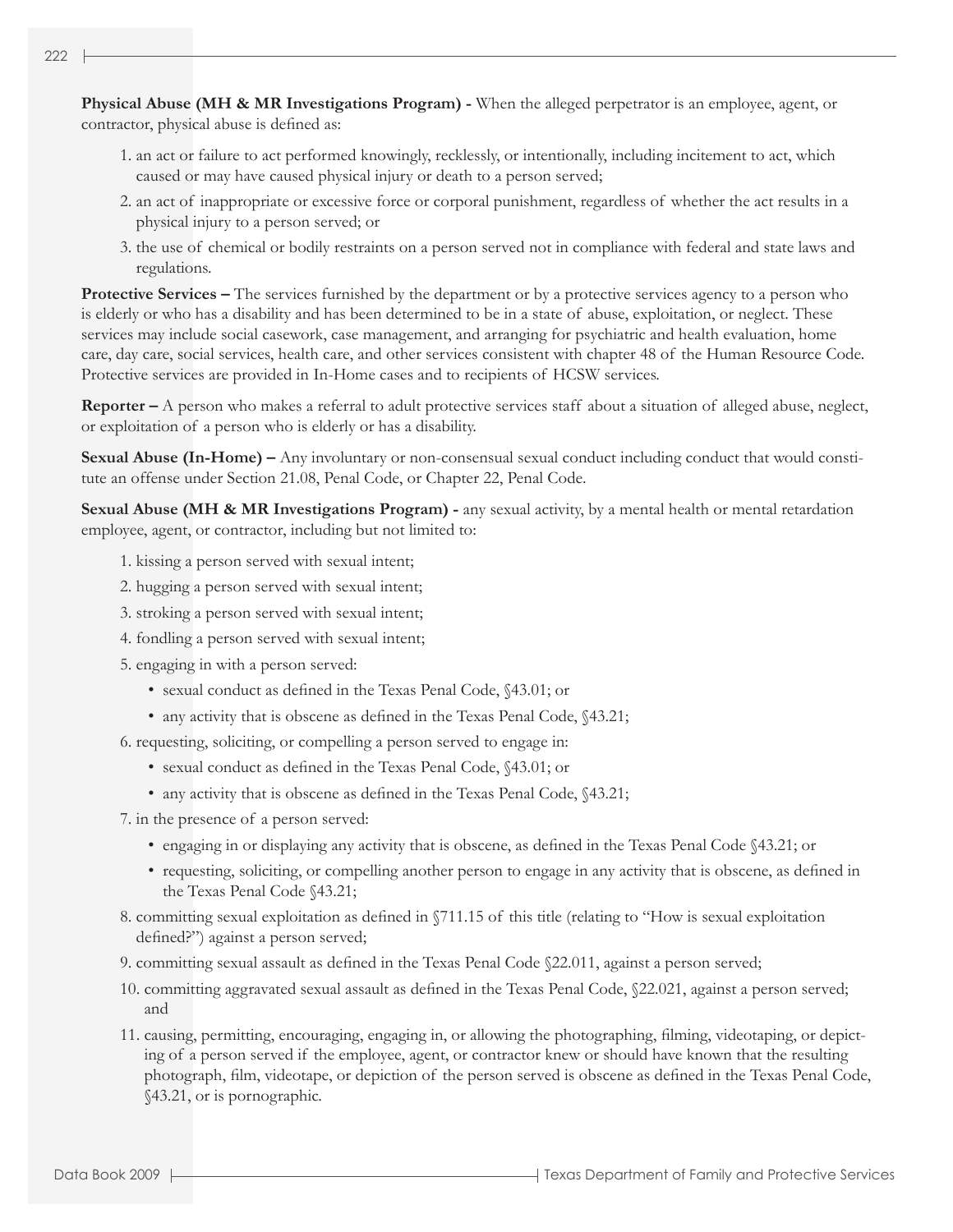**Unable to Determine (In-Home)-** An Unable to Determine finding results when there is not a preponderance of evidence that supports either validation or invalidation.

**Unconfirmed (MH and MR Investigations Program)-** there is a preponderance of credible evidence to support that abuse, neglect, or exploitation did not occur.

**Unfounded (MH and MR Investigations Program)-** evidence gathered indicates that the allegation is spurious or patently without factual basis.

**Valid (In-Home)-** A Valid finding, based on the standard of preponderance of the evidence, means it is more likely than not that the abuse, neglect or exploitation occurred.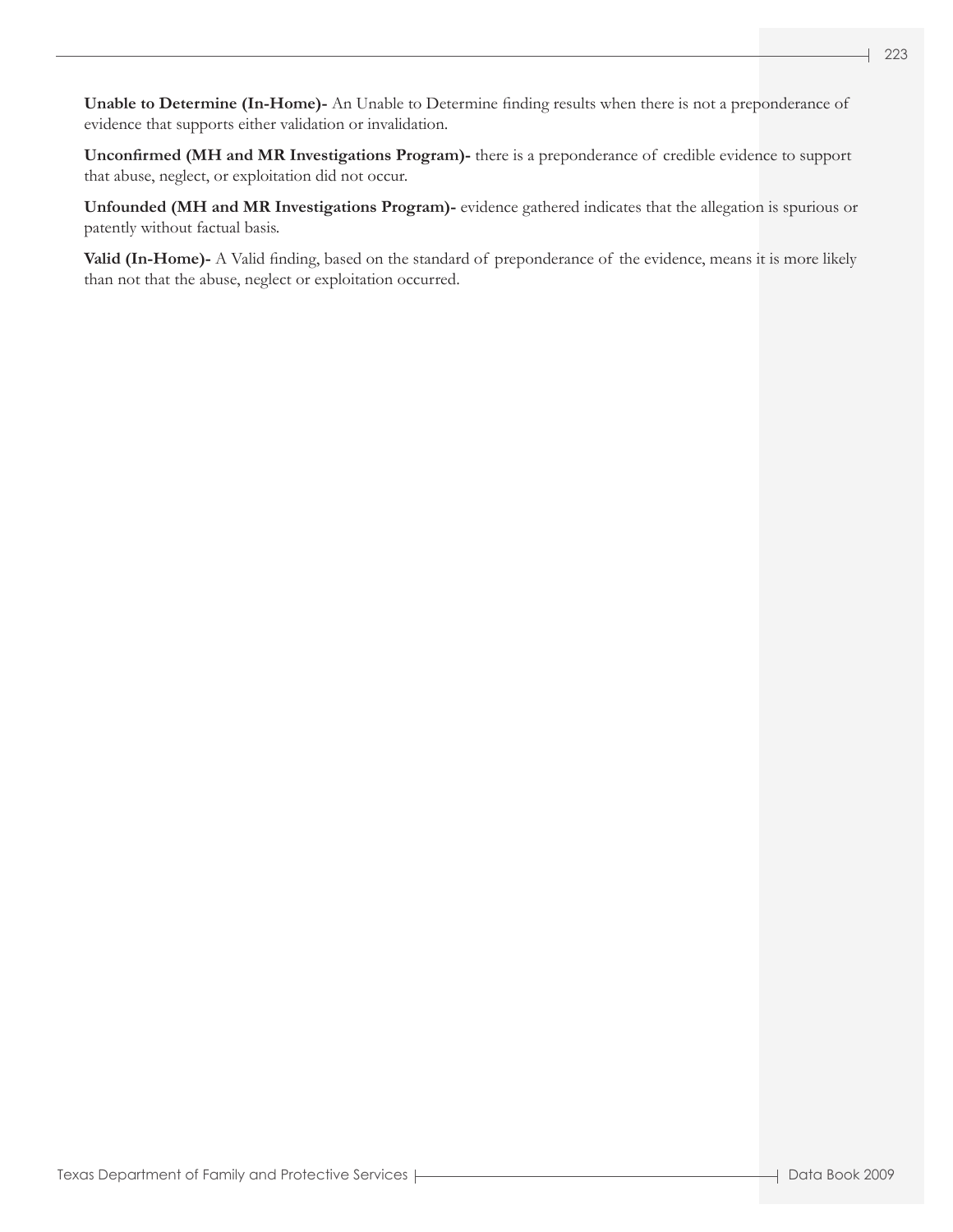#### **Child Protective Services Program**

**CPS Abuse and Neglect Definitions**-The principal governing legislation for CPS investigations is Chapter 261 of the Texas Family Code (TFC). The TFC definitions of abuse or neglect investigated by CPS are:

**Physical Abuse -** Physical injury that results in substantial harm to the child, or the genuine threat of substantial harm from physical injury to the child, including an injury that is at variance with the history or explanation given and excluding an accident or reasonable discipline by a parent, guardian, or managing or possessory conservator that does not expose the child to a substantial risk of harm; failure to make a reasonable effort to prevent an action by another person that results in physical injury that results in substantial harm to the child; the current use by a person of a controlled substance as defined by Chapter 481, Health and Safety Code, in a manner or to the extent that the use results in physical injury to a child; or causing, expressly permitting, or encouraging a child to use a controlled substance as defined by Chapter 481, Health and Safety Code.

**Sexual Abuse -** Sexual conduct harmful to a child's mental, emotional, or physical welfare, including conduct that constitutes the offense of indecency with a child under Section 21.11, Penal Code, sexual assault under Section 22.011, Penal Code, or aggravated sexual assault under Section 22.021, Penal Code; failure to make a reasonable effort to prevent sexual conduct harmful to a child; compelling or encouraging a child to engage in sexual conduct as defined by Section 43.01, Penal Code; causing, permitting, encouraging, engaging in, or allowing the photographing, filming, or depicting of the child if the person knew or should have known that the resulting photograph, film, or depiction of the child is obscene (as defined by the Penal Code) or pornographic; or causing, permitting, encouraging, engaging in, or allowing a sexual performance by a child as defined by 43.25, Penal Code.

**Emotional Abuse -** Mental or emotional injury to a child that results in an observable and material impairment in the child's growth, development, or psychological functioning; causing or permitting the child to be in a situation in which the child sustains a mental or emotional injury that results in an observable and material impairment in the child's growth, development, or psychological functioning; or the current use by a person of a controlled substance as defined by Chapter 481, Health and Safety Code, in a manner or to the extent that the use results in mental, or emotional injury to a child.

**Neglectful Supervision -** Placing the child in or failing to remove the child from a situation that a reasonable person would realize requires judgment or actions beyond the child's level of maturity, physical condition, or mental abilities and that results in bodily injury or a substantial risk of immediate harm to the child; or placing a child in or failing to remove the child from a situation in which the child would be exposed to a substantial risk of sexual conduct harmful to the child.

**Medical Neglect -** Failing to seek, obtain, or follow through with medical care for a child, with the failure resulting in or presenting a substantial risk of death, disfigurement, or bodily injury or with the failure resulting in an observable and material impairment to the growth, development, or functioning of the child.

**Physical Neglect -** Failure to provide the child with food, clothing, or shelter necessary to sustain the life or health of the child, excluding failure caused primarily by financial inability unless relief services had been offered and refused.

**Refusal to Assume Parental Responsibility - Failure by the person responsible for a child's care, custody, or welfare** to permit the child to return to the child's home without arranging for the necessary care for the child after the child has been absent from the home for any reason, including having been in residential placement or having run away.

**Abandonment -** The leaving of a child in a situation where the child would be exposed to a substantial risk of physical or mental harm, without arranging for necessary care for the child, and a demonstration of an intent not to return by a parent, guardian, or managing or possessory conservator of the child.

224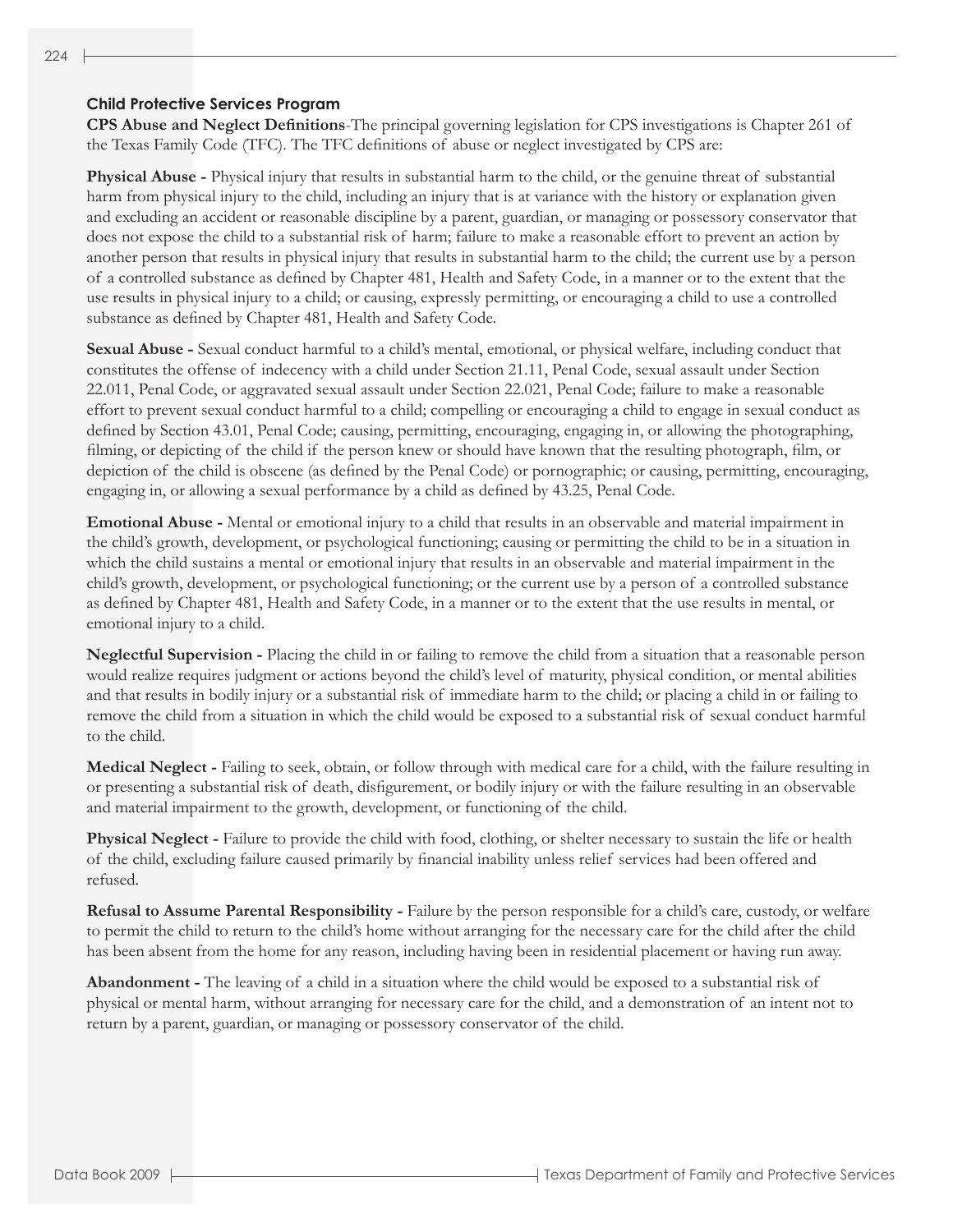**Children in Foster Care –** All children in DFPS' legal responsibility who are in a placement paid by DFPS or other public facility. These placements include foster homes, foster group homes, institutions, residential treatment facilities, and juvenile facilities. This is a subset of Children in Substitute Care.

**Children in Substitute Care –** Children in Substitute Care – Children under 18 years of age in DFPS' legal responsibility who are removed and placed outside their own home (home of origin). This includes foster homes, institutions, foster group homes, residential treatment facilities, hospitals, adoptive homes, juvenile facilities, kinship care placements, and independent living arrangements. Also included are the youth who age out of DFPS' legal responsibility and continue in foster care placements to complete vocational training by age 19 or to graduate from high school before they turn 22 years old.

**Kinship care-** The term used to describe those situations in which children, who are no longer able to live with their own parents, are cared for by relatives or other people known as "fictive kin" that have a significant relationship with the child or the child's family, such as a God Parent or family friend.

**Strengthening Families Initiative (SFI) -** The Strengthening Families Initiative is a specific Family-Based Safety Services program designed to offset certain poverty-related factors related to child abuse and neglect. It utilizes federal TANF funds to provide benefits and services to eligible families working with CPS to avoid having their children removed from the home and that speeds the reunification of children with their families. Components include monetary benefits (maximum \$250) and goods and services (maximum \$3,000) provided to families during the life of a case to help meet the child's needs, maintain child safety, relieve stress of the family and enhance family strengths and functioning.

**Children in the Legal Responsibility of the Texas Department of Family and Protective Services –** All children for whom the courts have appointed the Texas Department of Family and Protective Services legal responsibility by temporary or permanent managing conservatorship or other court ordered legal basis. These children may be residing in an out-of-home placement or may have been returned to their own home (home of origin). When there is an immediate danger to the physical health or safety of a child, the Texas Family Code(TFC) provides three options for intervention by DFPS into a family: (1) emergency removal of the child from the home prior to obtaining a court order; (2) removal of the child after obtaining an ex parte order; or, (3) removal of the child after notice and hearing. Within 14 days from the date the child is taken into possession, a Full Adversary Hearing is held at which time the child is either returned home or if there is a continuing danger, temporary orders for managing conservatorship are issued. Within 12 months from the order appointing DFPS as the child's temporary managing conservator, the court must either return the child to the parent and dismiss the suit, appoint a parent, relative, or DFPS as managing conservator on a permanent basis, or grant a-one-time extension of the lawsuit, not to exceed 180 days.

**CPS Investigations of Child Abuse and Neglect –** The agency is required by state law to conduct civil investigations of reports of suspected child abuse or neglect. The objectives of the investigation are to ensure child safety, determine whether abuse or neglect occurred, determine whether children are at risk for abuse or neglect in the future, provide child or family needed safety services and refer the family to services available in the community, if needed. At the conclusion of the investigation, staff must assign a disposition to each allegation to specify conclusion regarding the occurrence of abuse or neglect. The dispositions that staff must use are: Reason to Believe, Ruled Out, Unable to Complete, or Unable to Determine.

**Intake Priorities –** To establish time frames for investigations, CPS assigns each report of child abuse and neglect to one of two priority groups. The level of identified risk and child safety concerns determine the priority assigned. Initial assessment regarding the immediacy of risk and severity of harm to the child are based on information provided by the reporter and other available information about the alleged perpetrators, child vulnerability, prior history, specific nature of the harm, and whether the harm has occurred.

The two priority groups are as follows:

**Priority I** – Intake reports that concern children who appear to face an immediate risk of abuse or neglect that could result in death or serious harm. CPS must initiate the investigation within 24 hours of receiving a Priority I report.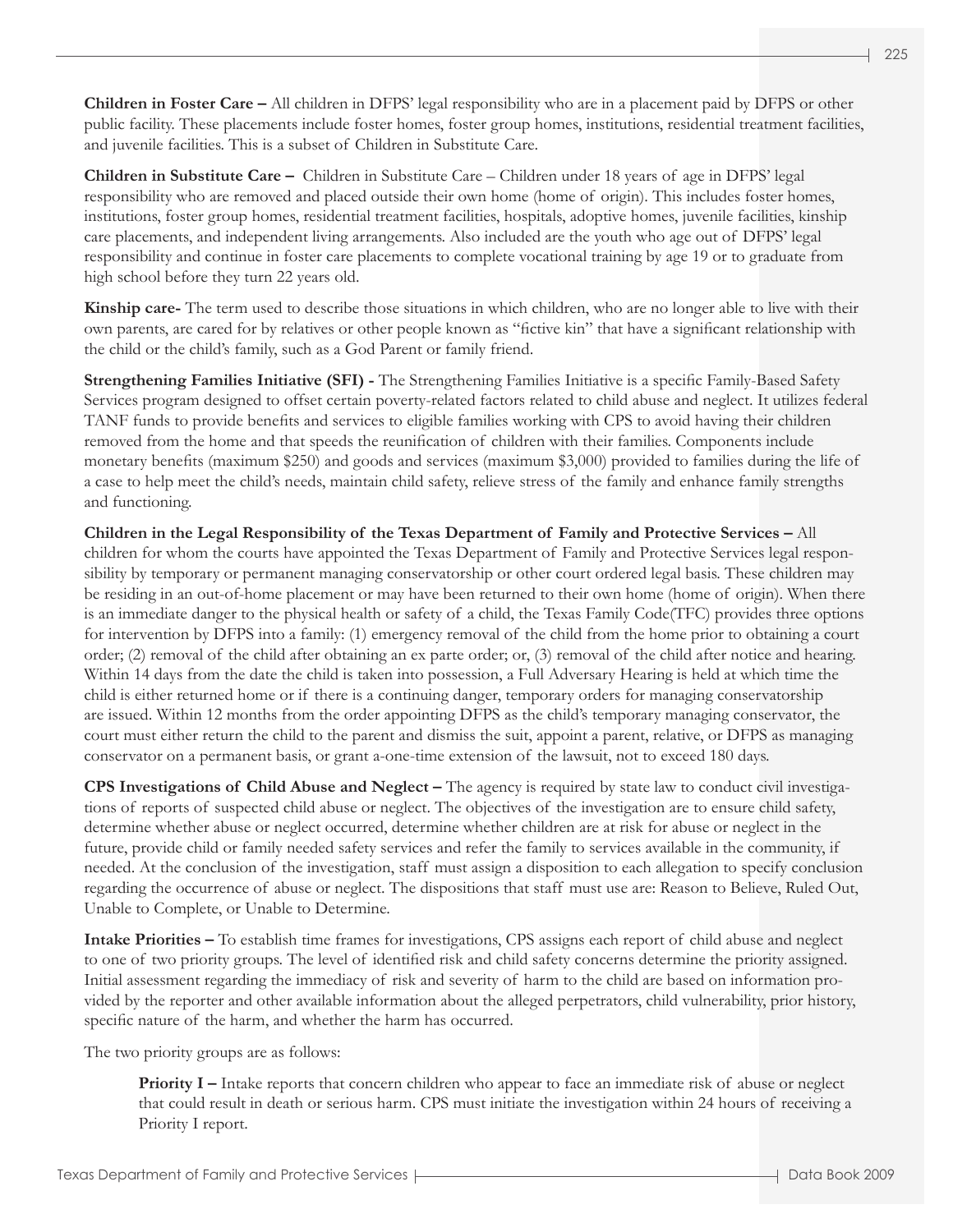**Priority II –** All reports of abuse or neglect that are not assigned as Priority I are assigned as Priority II. These are reports that contain allegations of abuse or neglect in which there does not appear to be an immediate threat of serious harm or death. CPS must initiate the investigation within 72 hours of receiving a Priority II report. The initial priority may be changed if information gathered during the intake stage indicates that the abuse or neglect is either more or less serious than originally reported.

**Service Level –** DFPS seeks to place each child in the department's conservatorship with a foster caregiver who is well qualified to meet the child's needs. To achieve this, the department participates in a statewide system for classifying the needs of children and the capabilities of foster caregivers in four Service Levels:

#### **a) What is the description of the Basic Service Level?**

The Basic Service Level consists of a supportive setting, preferably in a family, that is designed to maintain or improve the child's functioning, including:

- (1) routine guidance and supervision to ensure the child's safety and sense of security;
- (2) affection, reassurance, and involvement in activities appropriate to the child's age and development to promote the child's well-being;
- (3) contact, in a manner that is deemed in the best interest of the child, with family members and other persons significant to the child to maintain a sense of identity and culture; and
- (4) access to therapeutic, habilitative, and medical intervention and guidance from professionals or paraprofessionals, on an as-needed basis, to help the child maintain functioning appropriate to the child's age and development.

#### **b) What is the description of the Moderate Service Level?**

- (a) The Moderate Service Level consists of a structured supportive setting, preferably in a family, in which most activities are designed to improve the child's functioning including:
	- (1) more than routine guidance and supervision to ensure the child's safety and sense of security;
	- (2) affection, reassurance, and involvement in structured activities appropriate to the child's age and development to promote the child's well-being;
	- (3) contact, in a manner that is deemed in the best interest of the child, with family members and other persons significant to the child to maintain a sense of identity and culture; and
	- (4) access to therapeutic, habilitative, and medical intervention and guidance from professionals or paraprofessionals to help the child attain or maintain functioning appropriate to the child's age and development.
- (b) In addition to the description in subsection (a) of this section, a child with primary medical or habilitative needs may require intermittent interventions from a skilled caregiver who has demonstrated competence.

#### **c) What is the description of the Specialized Service Level?**

- (a) The Specialized Service Level consists of a treatment setting, preferably in a family, in which caregivers have specialized training to provide therapeutic, habilitative, and medical support and interventions including -
	- (1) 24-hour supervision to ensure the child's safety and sense of security, which includes close monitoring and increased limit setting;
	- (2) affection, reassurance, and involvement in therapeutic activities appropriate to the child's age and development to promote the child's well-being;
	- (3) contact, in a manner that is deemed in the best interest of the child, with family members and other persons significant to the child to maintain a sense of identity and culture; and
	- (4) therapeutic, habilitative, and medical intervention and guidance that is regularly scheduled and professionally designed and supervised to help the child attain functioning appropriate to the child's age and development.
- (b) In addition to the description in subsection (a) of this section, a child with primary medical or habilitative needs may require regular interventions from a caregiver who has demonstrated competence.

- 1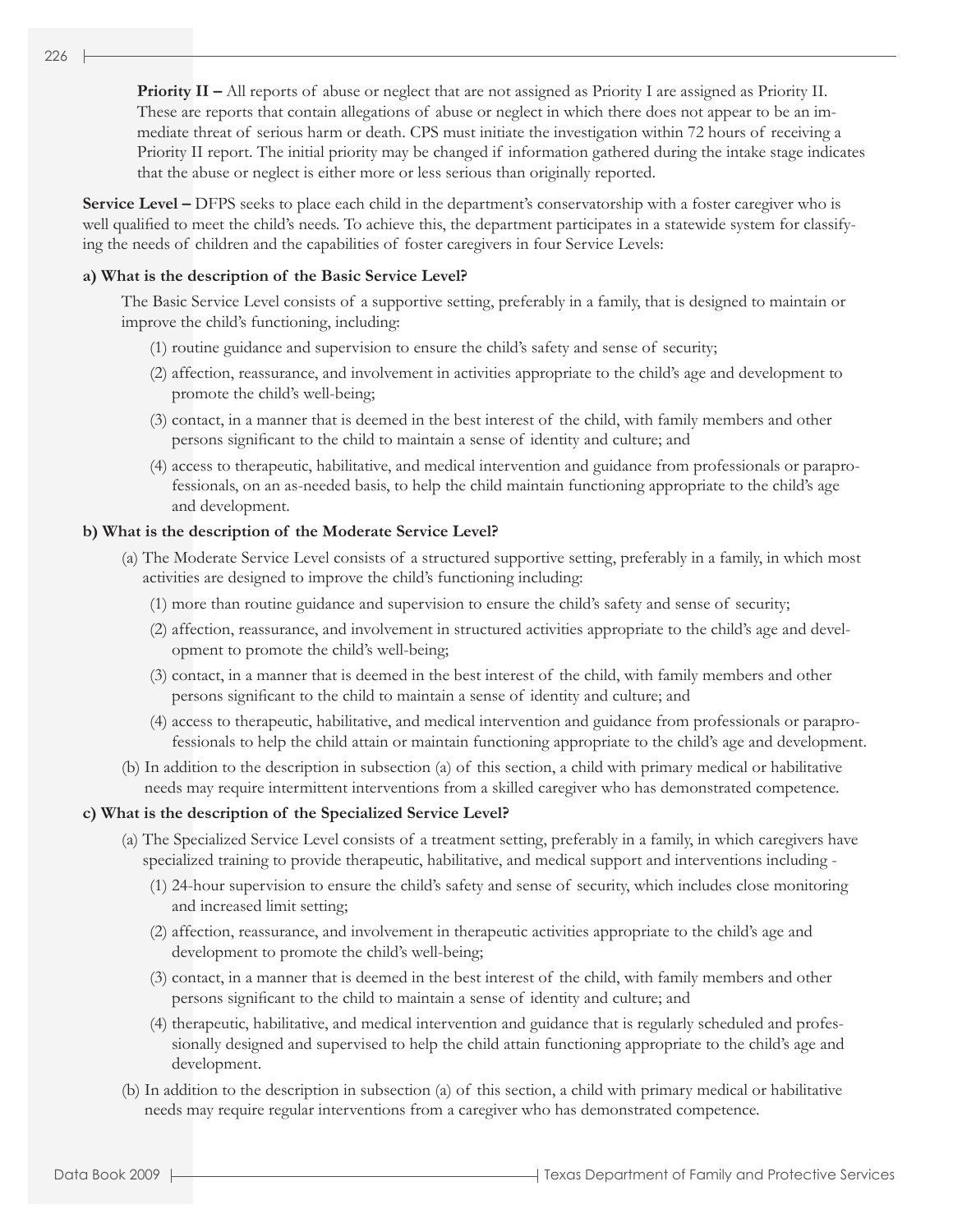#### **d) What is the description of the Intense Service Level?**

- (a) The Intense Service Level consists of a high degree of structure, preferably in a family, to limit the child's access to environments as necessary to protect the child. The caregivers have specialized training to provide intense therapeutic and habilitative supports and interventions with limited outside access, including -
	- (1) 24-hour supervision to ensure the child's safety and sense of security, which includes frequent one-toone monitoring with the ability to provide immediate on-site response.
	- (2) affection, reassurance, and involvement in therapeutic activities appropriate to the child's age and development to promote the child's well-being;
	- (3) contact, in a manner that is deemed in the best interest of the child, with family members and other persons significant to the child, to maintain a sense of identity and culture;
	- (4) therapeutic, habilitative, and medical intervention and guidance that is frequently scheduled and professionally designed and supervised to help the child attain functioning more appropriate to the child's age and development; and
	- (5) consistent and frequent attention, direction, and assistance to help the child attain stabilization and connect appropriately with the child's environment.
- (b) In addition to the description in subsection (a) of this section, a child with developmental delays or mental retardation needs professionally directed, designed and monitored interventions to enhance mobility, communication, sensory, motor, and cognitive development, and self-help skills.
- (c) In addition to the description in subsection (a) of this section, a child with primary medical or habilitative needs requires frequent and consistent interventions. The child may be dependent on people or technology for accommodation and require interventions designed, monitored, or approved by an appropriately constituted interdisciplinary team.

**Permanency Goal Definitions – Permanency goals for children must be one of the following:** 

- 1) **Family Preservation** identifies a child's own home as the safe and permanent living situation toward which CPS services are directed, without removing the child from the home.
- 2) **Family Reunification** identifies that the child was removed from his or her home and that with CPS assistance, the family appears able and willing to reduce the risk of abuse or neglect enough for the child to return home and live there safely for the foreseeable future.
- 3) **Alternative Family Placement with Long Term Commitment** indicates that the child has been removed from the home, family reunification is not appropriate, and a family has been found or is being sought as follows:
	- (A) adoption and care by a relative;
	- (B) permanent conservatorship and care by a relative;
	- (C) adoption and care by an unrelated family;
	- (D) permanent conservatorship and care by an unrelated family;
	- (E) care by a foster family with DFPS having permanent conservatorship;
	- (F) care in some other family arrangement with DFPS having permanent conservatorship;
	- 4) **Another Planned Living Arrangement with Support of a Family** indicates that the youth has been removed from the home, family reunification or another higher ranking permanency goal is not appropriate, and CPS will provide services directed toward:
		- (A) preparation for independent living, for youth who are at least 16 years old and have no developmental disability; or
		- (B) preparation for adult living with community assistance in the most integrated setting, for youth who are at least 18 years old and who have a developmental disability.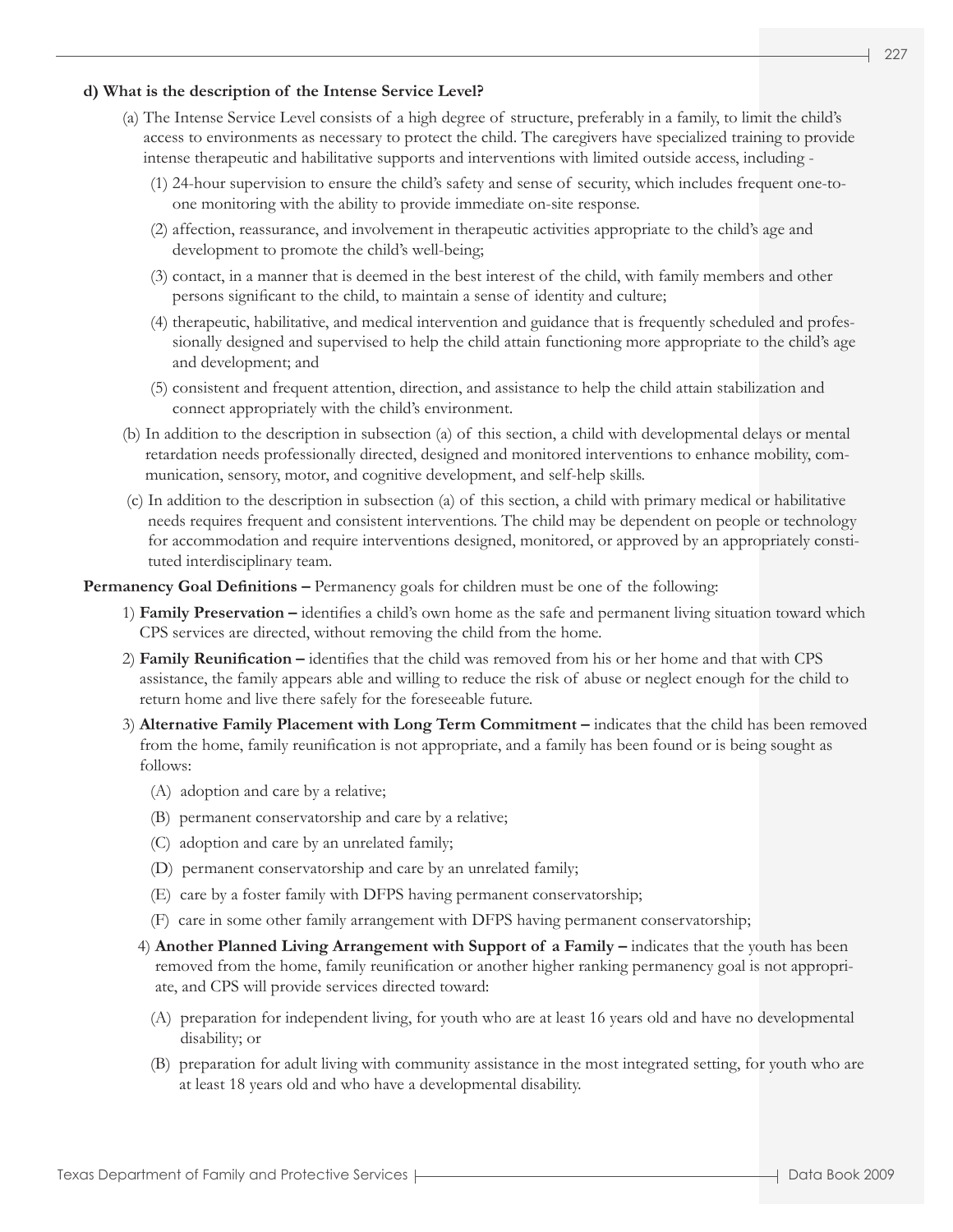**Recidivism –** Refers to the re-occurrence of child abuse or neglect involving confirmed victims where the second incidence occurs within six months of the first incidence.

**Reports of Child Abuse and Neglect –** The agency receives many reports of children who are in situations that are not optimal for their growth or development, but do not appear to involve child abuse or neglect as defined by law. Only the reports that appear to meet the statutory definition of abuse or neglect are required by state law to be investigated by the agency.

**Risk Assessment of Child Abuse/Neglect –** CPS workers investigate allegations of abuse and neglect and make assessments regarding risk. The terms "at risk" and "not at risk" are conclusions regarding whether there is a reasonable likelihood that the child will be abused or neglected in the foreseeable future. The decision to provide services is based on the assessment of risk, not on the disposition of the allegations. Risk assessment is a casework process in which the worker explores individual and family functioning associated with the recurrence of abuse or neglect, and individual and family strengths and resources associated with protective capacities. There are four possible risk findings:

- No Significant Risk Factors No significant risk factors were identified in the family's current situation or history.
- Risk Factors Controlled Risk factors were identified; however, family strengths and available resources are sufficient to provide for the safety of the child without CPS assistance.
- Risk Indicated Risk factors were identified, and there are not sufficient family strengths and available resources to manage the risk conditions without CPS assistance.
- Risk Assessment Not Applicable- This finding is documented if the investigation involved school personnel or an only child who died, or the investigation was administratively closed or given a disposition of "unable to complete".

By using a risk-based system for provision of services, CPS is able to identify children in need of protection and direct its resources to those most in need.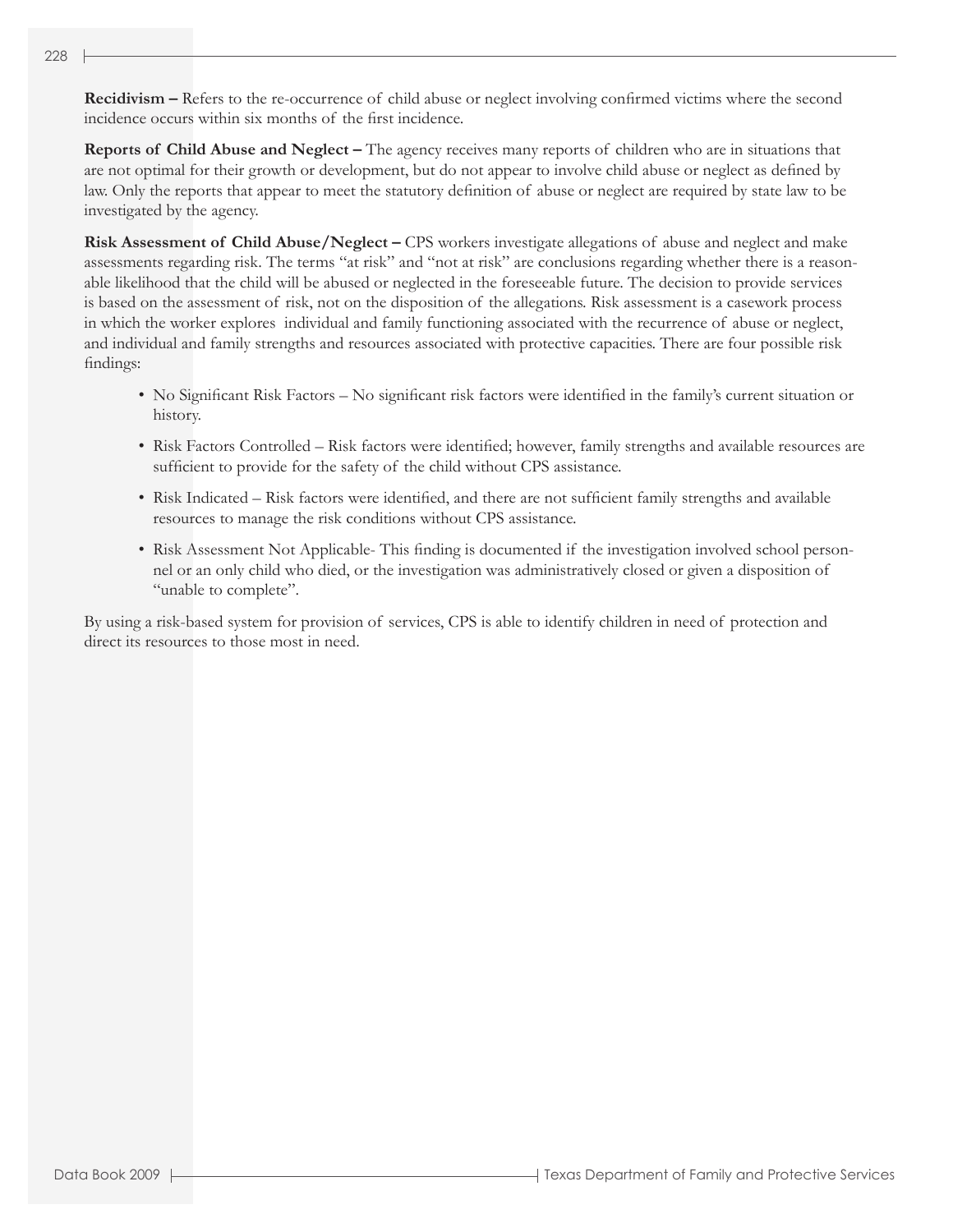## **Child Care Licensing Program**

**Abuse** - An intentional, knowing, or reckless act or omission by someone working under the auspices of an operation that causes or may cause emotional harm or physical injury to, or the death of, a child served by the operation. See the Texas Family Code, §261.401(a)(1) and DFPS Rules, 40 TAC, §§745.8553 745.8557.

**Administrative Review** - An informal evaluation wherein the operation disagrees with a Licensing decision or action and is afforded the opportunity to show compliance with applicable law, minimum standard rules, restrictions and/or conditions imposed.

**Adverse Actions -** A type of remedial action that licensing may impose to address a deficiency. This action may require closure of an operation and/or the addition of permanent restrictions or conditions to a permit. The four types of adverse actions are - denial, adverse amendment, suspension, and revocation.

**Branch Office -** Storage of records or office space used by a child-placing agency (CPA). A branch office is at a location other than the location for which the CPA is licensed/certified. The address of a branch office is listed on page two of the CPA's permit.

**Capacity -** The maximum number of children that a permit holder may care for at one time.

**Caregiver -** A person whose duties include the supervision, guidance, and protection of a child or children.

**Central Registry -** A database of people who have been found by CPS, APS, or CCL to have abused or neglected a child. Searches are done through IMPACT to determine whether a person is on the central registry. See DFPS Rules, 40 TAC, §745.611(3).

**Child Care Administrator -** A person who supervises and exercises direct control over a residential child-care operation that has a permit to serve seven or more children, and who is responsible for the operation's program and personnel, regardless of whether he or she has an ownership interest in the operation or shares duties with anyone. See DFPS Rules, 40 TAC, §745.8901.

**Child Care Facility -** An establishment subject to regulation by licensing that provides assessment, care, training, education, custody, treatment, or supervision for a child who is not related by blood, marriage, or adoption to the owner or operator of the facility, for all or part of the 24-hour day, whether or not the establishment operates for profit or charges for its services. A child-care facility includes the people, administration, governing body, activities on or off the premises, operations, buildings, grounds, equipment, furnishings, and materials. A child-care facility does not include child-placing agencies, listed family homes, or maternity homes.

**Child Care Licensing (CCL) -** The division within DFPS that regulates child day care and residential child-care operations and other child-care activities, and the licensing of child-care administrators and child-placing agency administrators

**Child Placing Agency (CPA)-** A person, including an organization, other than the parents of a child who plans for the placement of or places a child in a child-care operation or adoptive home. A CPA is a licensed residential childcare operation that may verify and regulate its own homes subject to DFPS minimum standard rules. See the Texas Human Resources Code §42.002(12), and DFPS Rules, 40 TAC, §745.21(9) and §745.37.

**Child Placing Agency Administrator -** A person who supervises and exercises direct control over a child-placing agency, and who is responsible for the operation's program and personnel, regardless of whether he or she has an ownership interest in the operation or shares duties with anyone. See DFPS Rules, 40 TAC, §745.8903.

**CLASS -** Child Care Licensing Automation Support System. A case-management computer application used by DFPS Licensing staff.

**Complete Application -** A packet of materials submitted by an applicant that contains all of the documentation required to apply for a permit.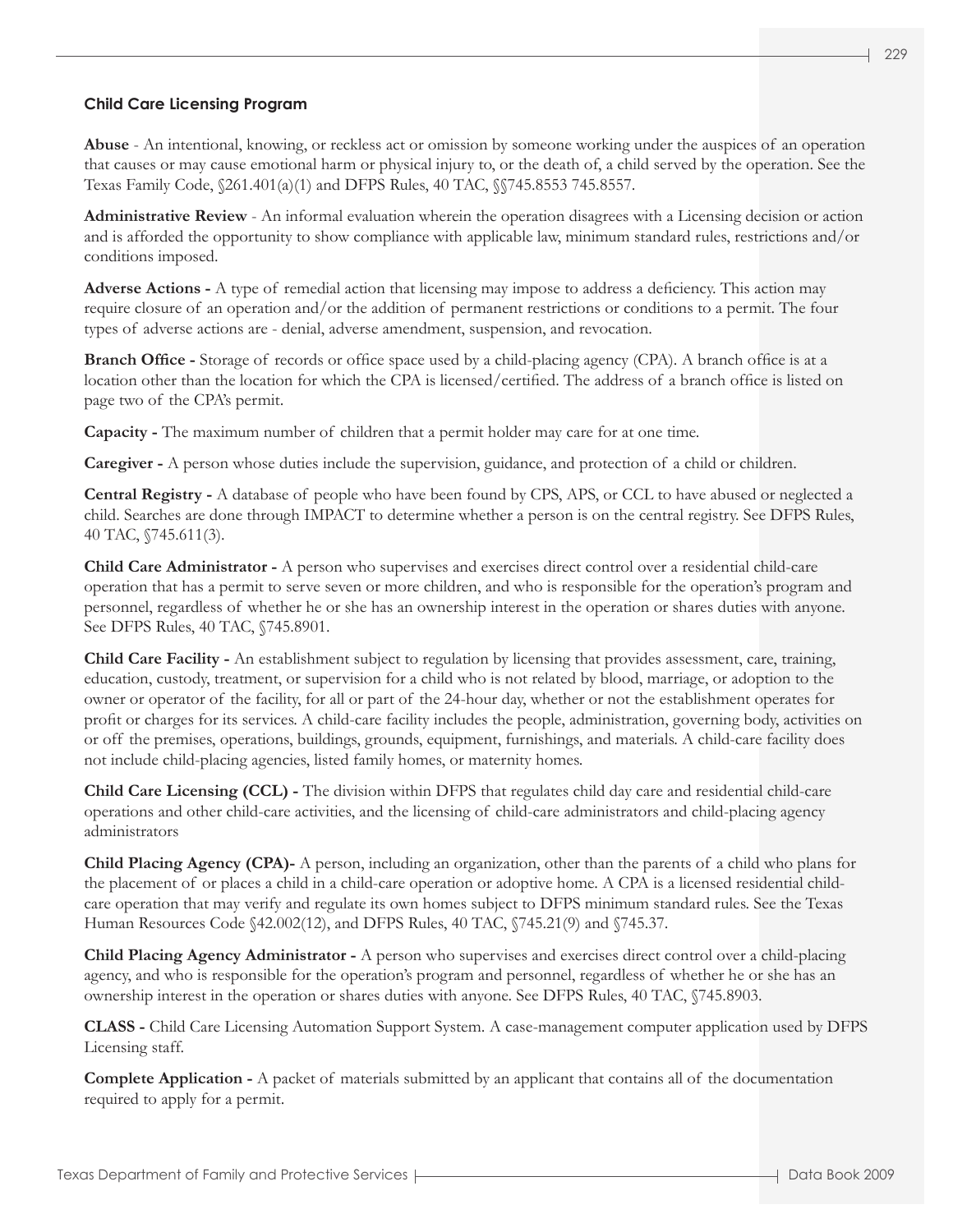**Corrective Action -** A type of remedial action that licensing may impose to address an operation's deficiency without requiring it to close. Corrective actions are not imposed against listed family homes. Evaluation and probation are the two types of corrective actions.

**CPA Adoptive Home -** A person or person approved by a CPA to accept adoptive placements.

**CPA Foster Family Home -** An operation under the regulation of a child-placing agency. The child-placing agency issues verification to homes and regulates its own CPA foster family homes. The home provides residential child care for six or fewer children, up to the age of 18 years.

**CPA Foster Group Home -** An operation under the regulation of a child-placing agency. The child-placing agency issues verification to homes and regulates its own CPA foster group homes. The home provides residential child care for seven to 12 children, up to the age of 18 years.

**Deficiency -** Any failure to comply with a rule, including a minimum standard, law, specific term of a permit, or condition of evaluation, probation, or suspension. Also referred to as a violation.

**Evaluation -** A type of corrective action in which a corrective action plan is imposed. Conditions may be imposed beyond the minimum standard rules and the basic permit requirements, and inspections may be conducted more frequently.

**Exempt from regulation -** Certain facilities or programs can operate legally without receiving a permit from licensing. A facility or program exempt from regulation is not required to comply with licensing's statutes and rules.

**Foster Family Home (independent) -** a licensed operation that provides residential child care for six or fewer children up to the age of 18 years. An independent foster family home is not affiliated with a CPA but is monitored and regulated directly by the DFPS Licensing Division. See CPA foster family home for a home verified (monitored and regulated) by a child-placing agency (CPA).

**Foster Group Home (independent) -** a licensed operation that provides residential care for seven to 12 children up to the age of 18 years. An independent foster group home is not affiliated with a CPA but is monitored and regulated directly by the DFPS Licensing Division. See CPA foster group home for a home verified (monitored and regulated) by a child-placing agency (CPA).

**General Residential Operation -** A residential child-care operation that provides child care for 13 or more children or young adults. The care may include treatment services and/or programmatic services. These operations include formerly titled emergency shelters, operations providing basic child care, operations serving children with mental retardation, and halfway houses.

**Illegal Operation -** An operation that provides child care that is subject to regulation, but does not have a permit and is not in the process of applying for a permit.

**IMPACT -** Information Management Protecting Adults and Children in Texas, a case-management computer application used by DFPS staff.

Inspection - The physical presence of licensing staff at an operation to determine an operation's compliance with the child care licensing law and DFPS rules.

**Investigation-** When a report is received from someone alleging a violation of the minimum standards or Licensing law, an investigation is conducted to determine the validity of the allegations and to ensure the protection of children in care. When a report is received as a self-report from an operation or home, an investigation is conducted to determine that the operation handled the incident in compliance with regulations and that there is no future risk to children in care. An investigation may or may not require an inspection of the operation, but all reports have some degree of investigation.

**Issuance -** When the Licensing division determines that an operation or home has met minimum standards and may operate as a child-care center, home or child-placing agency, a permit to operate is issued.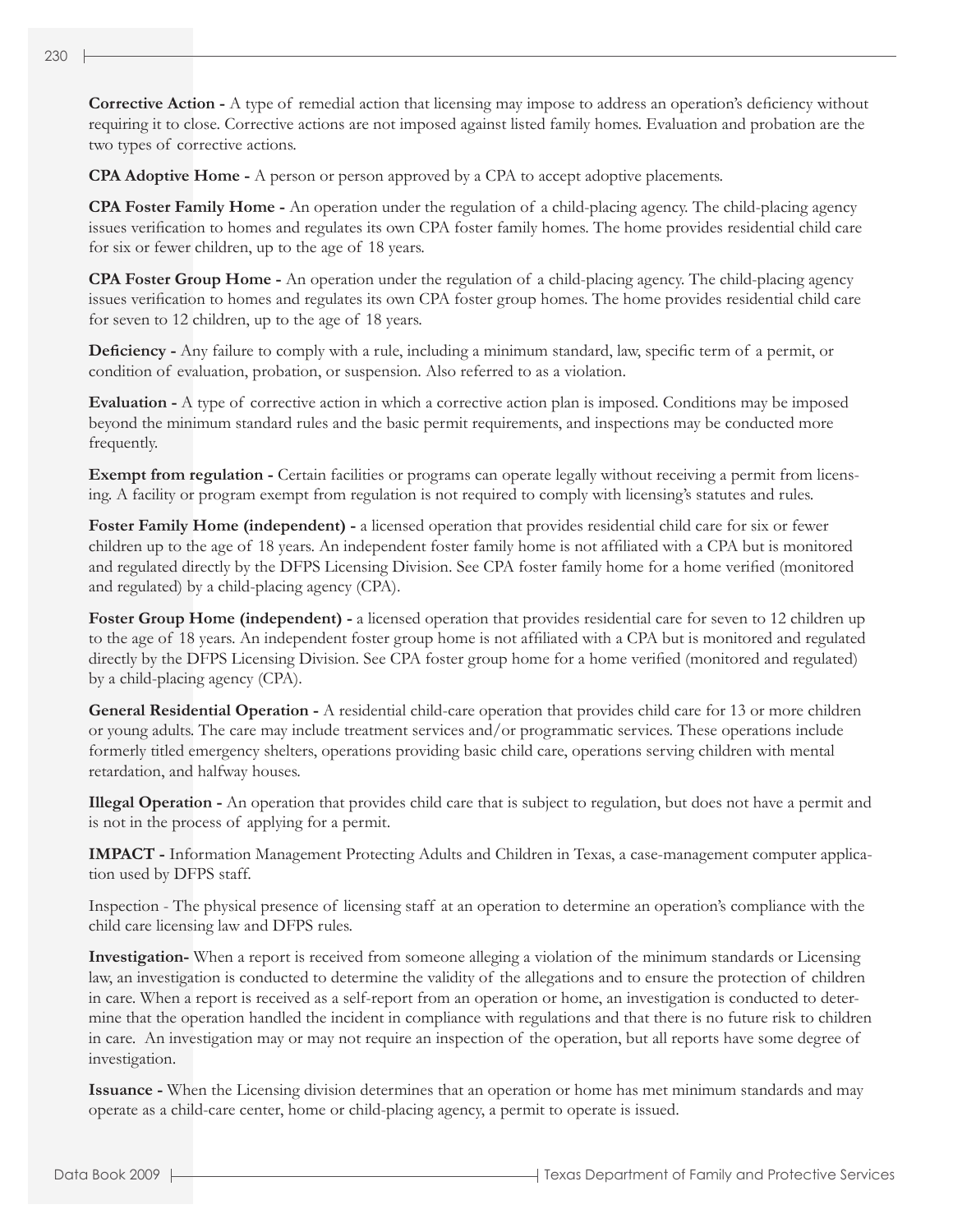**Licensed Child-care Center -** An operation providing care for seven or more children under 14 years of age for less than 24 hours per day at a location other than the permit holder's home.

**Licensed Child-care Home -** A child day-care operation that is licensed. The primary caregiver provides care in the caregiver's own residence for children from birth through 13 years. The total number of children in care varies with the ages of the children, but the total number of children in care at any given time, including the children related to the caregiver, must not exceed 12. Before September 1, 2003, a licensed child-care home was licensed as a group day-care home.

**Listed Family Home -** A child day-care operation that receives a listing permit. The caregiver is at least 18 years old and provides care for compensation in the caregiver's own home, for three or fewer children unrelated to the caregiver, birth through 13 years. Care is provided for at least four hours a day, three or more days a week, and for more than nine consecutive weeks. The total number of children in care, including children related to the caregiver, may not exceed 12.

**Maternity Home -** A licensed residential child-care operation that provides care for four or more minor and/or adult women and their children during pregnancy and/or during the six-week postpartum period.

**Minimum Standard Rules -** The rules which are minimum requirements for permit holders that are enforced by DFPS to protect the health, safety and well-being of children.

**Monetary Actions -** A type of remedial action. These actions are fines or penalties that licensing may impose as provided by the Human Resources Code, §42.075 and §42.078. There are two types of monetary actions - administrative penalties and civil penalties. DFPS Rules, 40 TAC, §745.8603(4) and §745.8711.

**Monitoring Frequency/Plan -** A plan that sets intervals between inspections to a child-care facility, child-placing agency or maternity home.

**Neglect -** Neglect is an act or omission that is a breach of a duty by a person working under the auspices of an operation that causes or may cause substantial emotional harm or substantial physical injury to a child. See the Texas Family Code §261.401 and DFPS Rules, 40 TAC, §745.8553, §745.8555, and §745.8559.

**Operation -** A person or entity offering a program that may be subject to licensing regulation. An operation includes the building and grounds where the program is offered, any person involved in providing the program, and any equipment used in providing the program. An operation includes a child-care facility, child-placing agency, listed family home, or maternity home.

**Permit -** A license, certificate, registration, listing or any other written authorization granted by Licensing to operate a child-care facility, child-placing agency, general residential operation, listed family home, or maternity home. This also includes a licensed administrator's permit.

**Probation -** A type of corrective action in which CCL imposes a corrective action plan that is more restrictive and intense than an evaluation. Conditions may be imposed beyond the requirements of the minimum standards and the basic permit, and inspections may be conducted more frequently. This action may be imposed when licensing staff believe that an established time period is needed to monitor continuing compliance with the standards.

**Provider -** A person or entity operating an operation. This refers to those subject to regulation, an applicant, or a permit holder.

**Registered Child Care Home -** A registered child day-care operation known as a registered family home prior to September 1, 2003. The registered primary caregiver provides care in the caregiver's own residence for not more than six children from birth through 13 years, and may provide care after-school hours for not more than six additional elementary school children. The total number of children in care at any given time, including the children related to the caregiver, must not exceed 12. The term does not include a home that provides care exclusively for any number of children who are related to the caregiver.